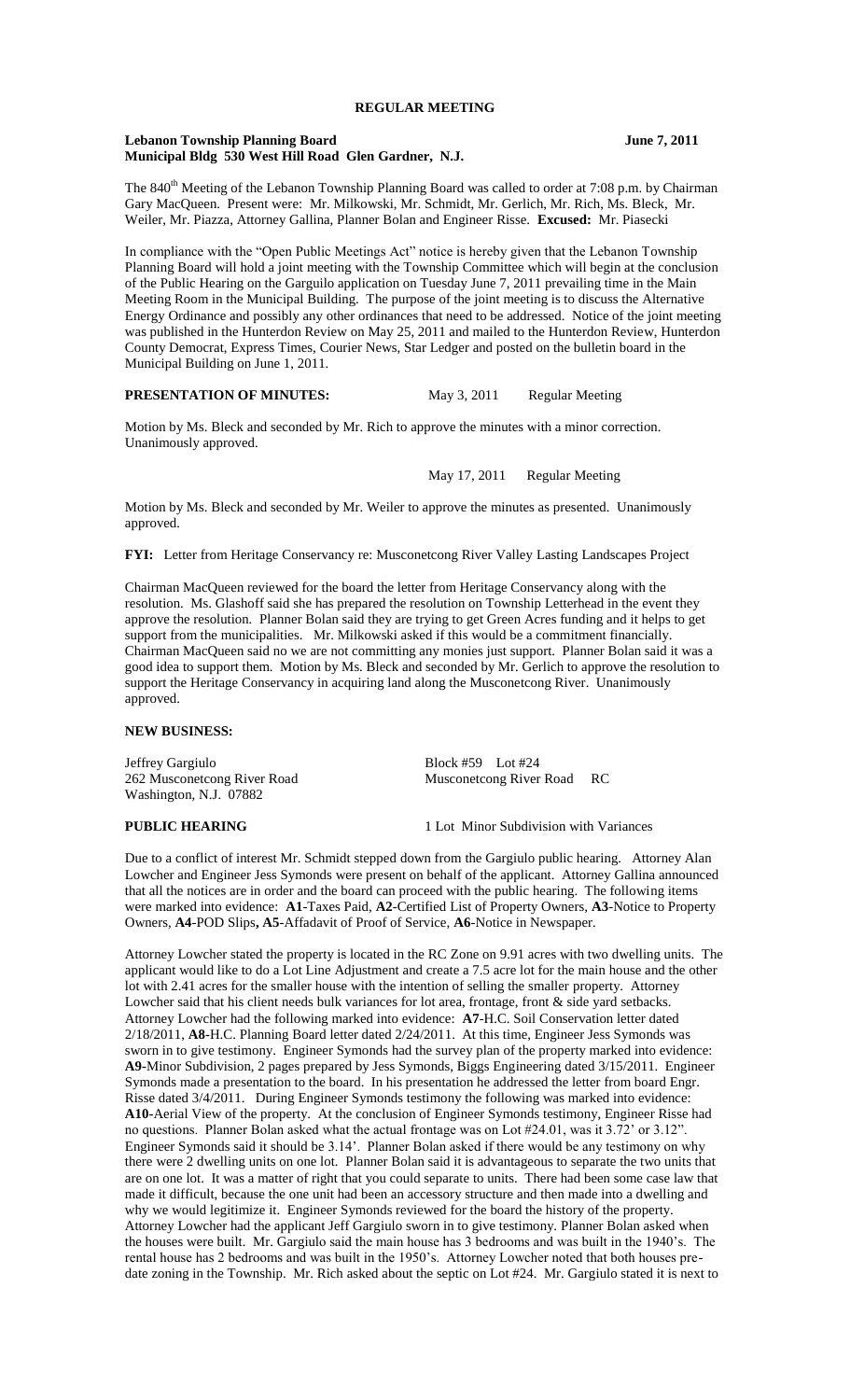### **Lebanon Township Planning Board June 7, 2011 Page 2**

the garage. Mr. Rich noted that the well is near the septic. Mr. Gargiulo said they were near each other but it is pre-existing non-conforming. Ms. Glashoff stated that she got conformation from the Tax Assessor regarding Lot #24.01 and also has a letter from the County Board of Health and asked if Attorney Lowcher wanted these items marked into evidence. The following was marked: **A11**-Letter from H.C. Board of Health dated March 1, 2011; **A12**-Conformation from Tax Assessor for Lot#24.01 dated March 8, 2011.

Mr. Weiler asked if there were any rules that needed to be followed regarding the Highlands with doing this Lot Line Adjustment. Engineer Symonds said it may be an issued at some point but for now it is not an issue. Mr. Piazza didn't see anything wrong with what was being proposed, but wanted to know if there would be a problem if the new owner decided to have a pool etc because of the size of the lot they might have to come before the Zoning Board and asked if we should put some restrictions on the lot. Attorney Gallina said it will be noted in the deed regarding the Lot Line Adjustment and if there was a problem, then it would be judged on its own merits. Chairman MacQueen followed up with concern if we create a hardship. Attorney Gallina said if the new owner wanted to build a structure and was unable to meet the setback requirements they would go to the Board of Adjustment.

Chairman MacQueen opened the hearing to the public for questions of the witnesses. There were none. Attorney Lowcher gave his summation at this time. Attorney Lowcher stated that Planner Bolan had pointed out that this matter could go forward as a C1 or C2 variance. As a C1 the application refers to two houses on a single lot. As a C2 it is an existing lot with two dwelling units and what the applicant is proposing to do is to locate one house on one lot and the other house on the other lot which will be what the zone district requires. Attorney Lowcher referred to the MLUL 40:55D2a and 40:55D2e. At the conclusion of the summation, motion by Ms. Bleck and seconded by Mr. Piazza to close the public portion of the hearing.

The board deliberated at this time, at the conclusion of the deliberations, motion by Mr. Rich and seconded by Mr. Gerlich to approve the Lot Line Adjustment, variances with the following conditions:

- a Deeds to be approved by the board attorney.
- b. Approval from all outside agencies having jurisdiction
- c. All fees and escrows to be current

d. Plans to be revised to show the 8' boundary adjustment

| <b>ROLL CALL</b> Yes: Mr. Milkowski | Mr. MacOueen | <b>Absent:</b> Mr. Piasecki |
|-------------------------------------|--------------|-----------------------------|
| Mr. Schmidt                         | Ms. Bleck    |                             |
| Mr. Gerlich                         | Mr. Weiler   |                             |
| Mr. Rich                            | Mr. Piazza   |                             |

**Attorney Gallina will prepare the Resolution for the July 5th meeting agenda.**

Mr. Schmidt returned to the board for the balance of the meeting.

#### **ITEMS FOR DISCUSSION:**

#### **a. Highlands Plan Conformance Update** – Planner Bolan **(memo enclosed)**

Planner Bolan referred to the memo he sent the board that included an attached summary. Planner Bolan said when you read through the bullet points of the summary, there were some modifications to the Land Use Plan and the other 12 Plan elements were fine. The same holds true the Land Use Ordinances. There are a few things added that are good regarding exemptions and the definition of agriculture. The grandfather provisions have been extended from the time periods that were in the original legislation from the time you actually adopt an ordinance. Planner Bolan said he spent an hour on the phone with the principal planner Judy Thornton just to confirm his understanding of everything. Chairman MacQueen asked what the next step was. Planner Bolan said we submit the info that the board has tonight... They will look at any changes made and then put it on an agenda for certification. Mr. Piazza asked if there was another grant we can apply for. Planner Bolan said we need to wait for the certification. Mr. Piazza asked about the grant money that we had been approved for which was originally 50K with an additional 50K and wanted to know if we can use that grant money for the work that is being done now. Planner Bolan said yes, we are under the amount of the grant money that was approved.

#### **b. Alternative Energy Ordinance** (Back from Township Committee-refer to Page 3 Item **(memo enclosed)**

Mr. Piazza asked to speak before opening it up to the public for comments. Mr. Piazza said the ordinance was introduced at the Township Committee Meeting. The committee reviewed the ordinance and during the discussion, the 180' regarding the Wood burning Furnaces became a big issue. There were also members of the public that expressed concern with the 180'. Mr. Piazza said the Committee voted to send the ordinance back to the Planning Board to discuss only the 180' which was the problem. Chairman MacQueen said people he spoke with expressed concerns with other aspects of the ordinance. Even board members have spoke to members of the public that had questions and concerns.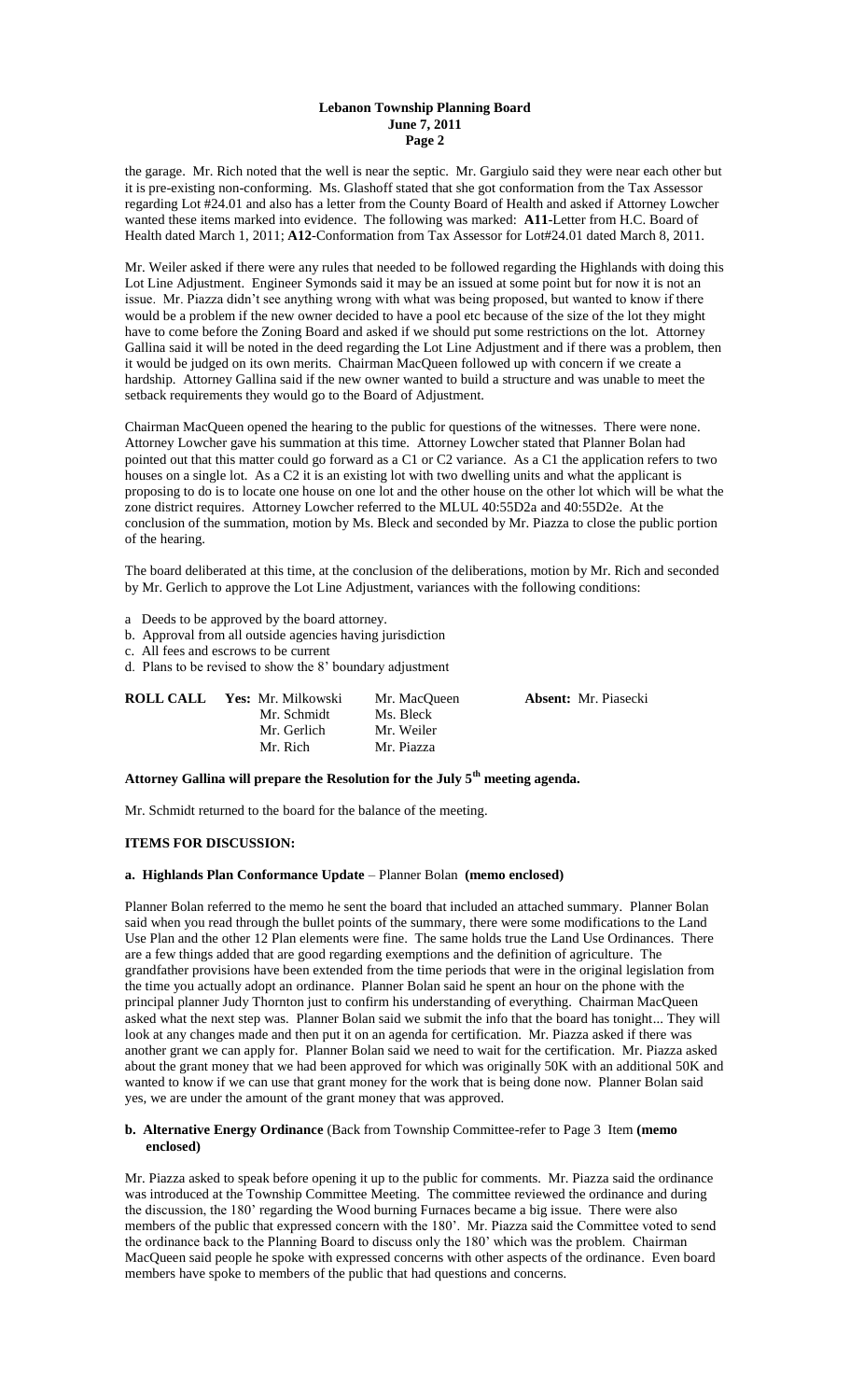### **Lebanon Township Planning Board June 7, 2011 Page 3**

Chairman MacQueen opened the meeting to the public for comments. Deputy Mayor Schriver said after the last Committee Meeting she received phone calls with concerns. The height of the chimney should be higher then what is proposed in the ordinance. Does not want the grandfathering to apply to using the furnace all year long, those people should have to comply with the October  $1<sup>st</sup>$  through April 30<sup>th</sup>? EJ Skidmore referred to the packets that were mailed to the Township Committee and to the Planning Board. Mr. Skidmore went over the information that he sent and stated that the board should stay away from long unilateral setbacks. The new stoves have very little smoke and don't need the setbacks like the old stoves do. Mr. Skidmore said the people who need these stoves don't have the money to have large pieces of property. No one had questions of Mr. Skidmore. Mr. Casale said he has heard from people that these stoves should be prohibited altogether and he doesn't agree with that. Mr. Casale referred to the Appeal that had been before the Zoning Board where they said these were accessory uses. Even though they limited it to that applicant. The board still said these stoves are a customary accessory use which was unanimous by the board. Mr. Casale noted the zoning officer has been issuing permits using the setback requirements for accessory structures. Mr. Casale said he didn't agree with Ms. Schriver. He also feels that you should be able to use the stove all year long otherwise it would be a hardship. Also, the Board of Adjustment has deemed these stoves as a customary accessory use. Mr. Schmidt asked what the cost of an electric hot water heater since you refer to this as a hardship if you can't use your stove all year long. Mr. Casale said the cost doesn't matter because people have the right to use their stoves all year long. Mr. Schmidt this is stretching the term hardship. Mr. Casale said he is referring to the existing furnaces not the new ones to be installed.

Marc Laul said he got his permits 9 years ago and his furnace is 75' from his neighbor's house and the other neighbor it is a 100'. It was deemed as an outbuilding by the Zoning Officer back then. Mr. Laul said the grandfathering applies to him. Mr. Laul stated he starts using his furnace for heating his house in September. October may be considered late in the season for some people. Mr. Laul said his furnace is the source for domestic hot water and uses it year round. Mr. Laul said he runs it about 35 minutes per day which is done late at night. Mr. Weiler said if we don't have a grandfather clause and the ordinance passes stating that it could only be the Class A burners, he asked Mr. Laul if his furnace would have to be replaced. Mr. Laul said yes. Mr. Gerlich asked what the life expectancy was of Mr. Laul furnace when he purchased it. Mr. Laul said 40 years. The stack now is in need of repair. Planner Bolan asked the height of the stack. Mr. Laul said 8' but the stack starts at 42"off the ground. Mr. Bolan said at grade level it would be about 12'. Chairman MacQueen said that the stacks need to be at least 18'. Mr. Skidmore referred to his letter and the attached comments that were given to the Township Committee and Planning Board. Mr. Skidmore asked who would do the enforcement of these furnaces. Attorney Gallina said the Zoning Officer. At the conclusion of Mr. Skidmore's comments, Chairman MacQueen asked for a motion to close the public portion of the meeting. Motion by Mr. Gerlich and seconded by Mr. Piazza to close the public comment period of the meeting. Unanimously approved.

Mr. Piazza said that we have 4 Township Committee people present and these are the ones we have to convince this evening to vote on this ordinance. Mr. Piazza said if we are unable to resolve these issues, then we should pull out of the ordinance the wood burning furnace section and get the balance of the ordinance adopted. Mr. Piazza suggested regarding the footage 180' for the old stoves and 100' for new stoves which would require 80' of the person's property and 20' of the neighbor's setback. Committeeman Brian Wunder said we need to have the grandfathering and he agrees with Mr. Piazza in reducing the setbacks. Mr. Wunder agreed with Mr. Piazza's suggestion about lowering the setbacks. Mr. Milkowski suggested the distance to a residence made more sense then to the property line. Mr. Milkowski said there are going to be properties that are just too small to have one of these furnaces. The board agreed. Mr. Gerlich stated that it needs to be from the property line. Mr. Gerlich said these furnaces have changed a lot since we started talking about this ordinance two years ago. These boilers are much more efficient and the units are much better then they were which needs to be taken into consideration. Mr. Schmidt said he will not vote to have these boilers used all year long and suggested just using the required setbacks for accessory buildings.

Chairman MacQueen referred to the furnace that was installed on Hickory Run Road and when it is burning the smoke comes down and across the road. Chairman MacQueen stated the Planning Board and Township Committee are hear for all the residents in the Township not just a few. The board has been trying to appease everyone and it not working. Chairman MacQueen's opinion is to have it 180' from the property line, 18' stack and they can't run all year long which he thinks is fair for everyone. Chairman MacQueen said he hears what everyone is saying but we can't be sending everyone to the Board of Adjustment. Mr. Wunder said his opinion is not a popular one, but he is for as little control with this as possible regarding restrictions. There are too many laws and restrictions and felt that people should have the opportunity to put one in if they choose. Mr. Wunder felt it was a basic right to be able to have a wood boiler. Mr. Gerlich asked Attorney Gallina, if we send this ordinance back to the Township Committee and they don't like it, the Township Attorney told them they can not change it that night. All they can do is reject it or pass it. Planner Bolan said you can not make a substantive change to the ordinance that night. You would have to reintroduce it again. Mr. Rich said he agreed with Chairman MacQueen about the chimney height, the 180' and not being able to burn all year long.